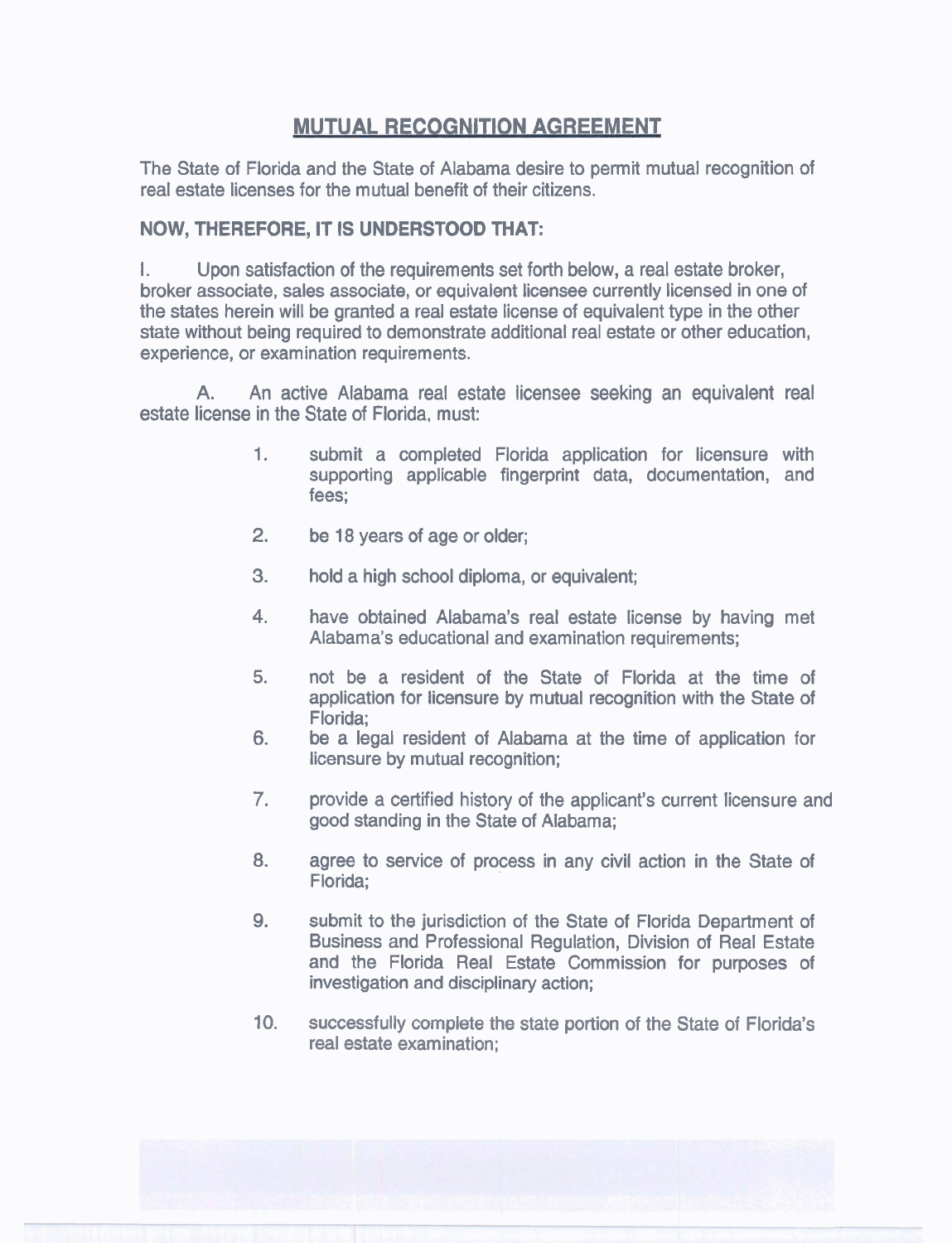



- 11. comply with the State of Florida's post licensing requirements;
- 12. comply with the State of Florida's continuing education course requirements;
- 13. agree to be bound by the Florida Statutes, the Florida Administrative Code, and any other rules and regulations applicable to Florida real estate licensees; and
- 14. if a broker applicant, have held an active real estate license in the State of Alabama for at least 12 months during the five years immediately preceding hidher application for mutual --------- recognition licensure with the State of Florida.

**B.** An active Florida real estate licensee seeking an equivalent real estate license in Alabama must:

- 1. submit a completed Alabama Real Estate Commission application for licensure with supporting criminal records background check and applicable fingerprint data, documentation, and fees;
- **2.** be 19 years of age or older;
- **3.** have obtained his/her Florida real estate license by having met Florida's educational and examination requirements;
- **4.** provide a certified history of the applicant's current licensure and good standing in the State of Florida;
- **5.** agree to service of process in **any** civil action in the State of Alabama;
- 6. agree to be bound by Alabama Real Estate Commission statutes, rules, and regulations applicable to Alabama's licensees;
- 7. submit to the jurisdiction of the Alabama Real Estate Commission, which is authorized to regulate real estate professionals in Alabama for purposes of investigation and disciplinary action in Alabama;
- **8.** successfully complete the state portion of the Alabama real estate examination as may be required; and
- 9. comply with Alabama Real Estate Commission education requirements.



 $\overline{2}$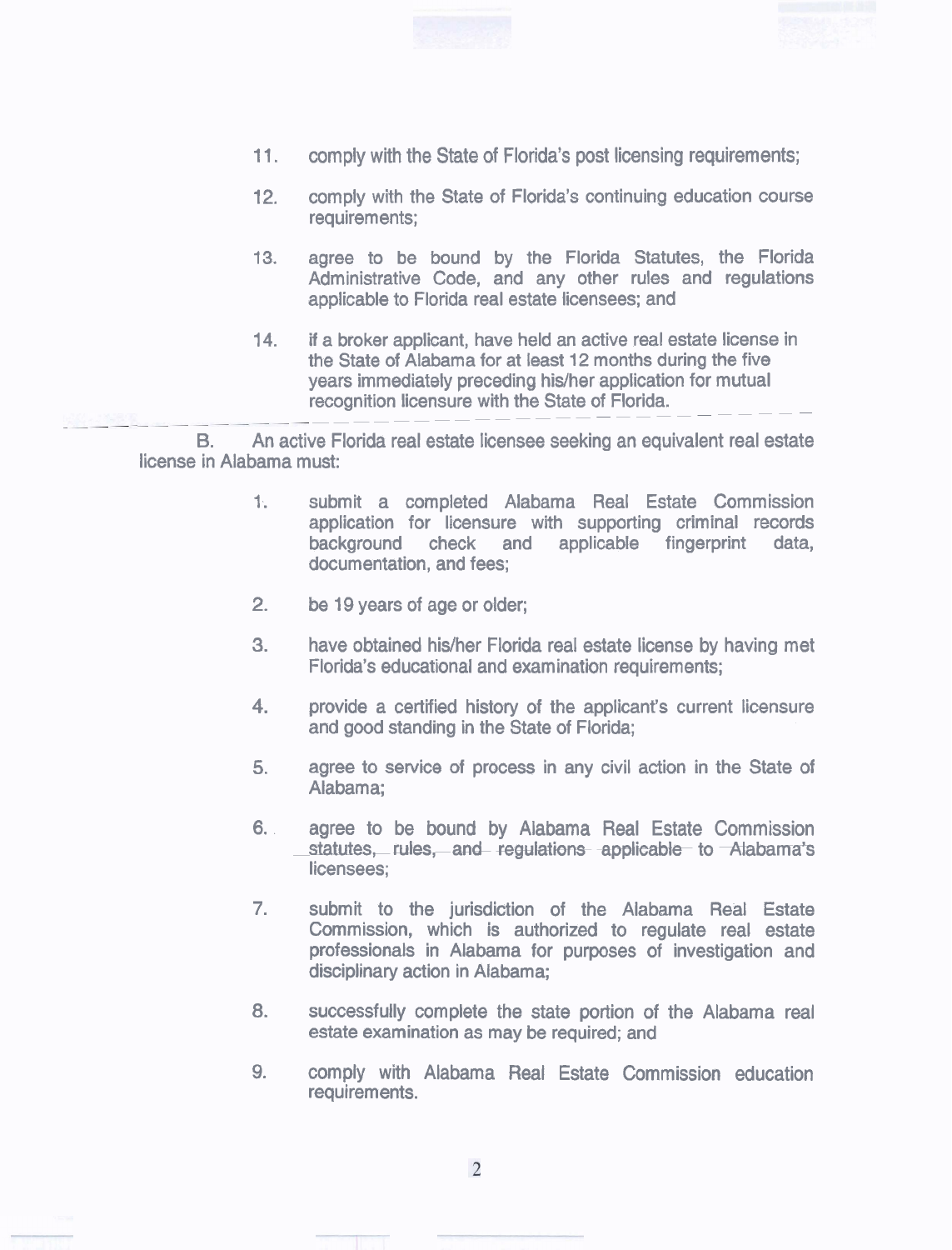**C.** The certified licensure history required herein shall be issued by the applicable state agency in the state from which the applicant is applying and set forth:

- **1.** the applicant's name, legal entity or person for whom the applicant is associated or employed, business address, and residence address;
- **2.** type of license held by the applicant and the license number;
- **3.** the commencement date of licensure and the expiration date of applicant's current license;
- 4. a complete record of any disciplinary action taken or disciplinary proceeding pending against the applicant; and
- 5. the applicant's criminal record history, if contained in the agency's records.
- **D.** Each state's application shall contain or be accompanied by:
	- **1.** an irrevocable consent, to be signed by the applicant, that service of process in any action against the applicant arising out of the applicant's real estate activities in the state to which the applicant is applying may be made by delivery of the process on the administrator/director of the real estate licensing agency in such state; and
	- **2.** an attest statement that the applicant has read and agrees to comply with all provisions of the real estate license laws and rules or regulations in the state in which the applicant is applying for licensure and to cooperate with any investigation by the licensing agency in such state with regard to allegations of violations of that state's real estate license law and rules or regulations.

II. Prior to performing any act requiring a real estate license in the state to which the applicant is applying, the applicant or a sales associate or broker associate license must provide proof as required by that state that the applicant will be actively and personally sponsored by an active real estate broker licensed to practice in that state.

Ill. The two states agree to cooperate fully with regard to any investigation of the conduct of a licensee holding a license in both states pursuant to this Agreement and to promptly report to each other any disciplinary action taken against such licensee.

 $\overline{3}$